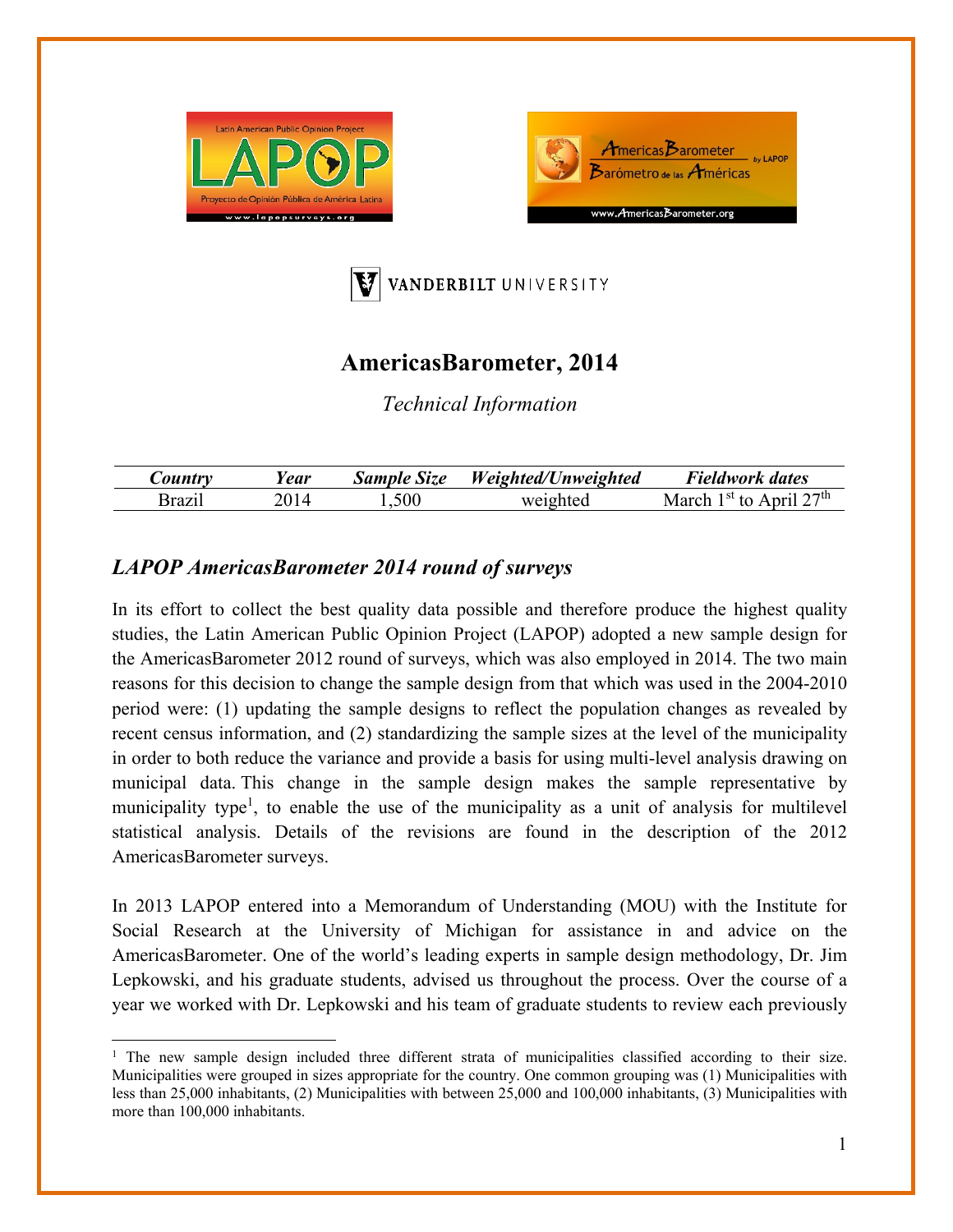developed sample design and to secure their input and advice on new designs. Our colleagues at the University of Michigan, confirmed that LAPOP had already been following the best practices, within the limits of resources at our disposal, in its sample design. Our own review of the major update we carried out in 2012 sample design left us pleased in almost every respect. The effort to obtain a standard sample size per municipality/canton/parish did not have any adverse impact on intra-class correlation levels, yet has given us a basis for calculating context effects at the local level. In some particular cases, however, in the 2014 round we requested country teams to conduct specific alterations, like updating their sampling frame to take into consideration (if available) the new 2010-2011 national census information. We also asked teams to verify that the 2012 sample design continues to reflect and represent each country population structure and distribution.

Finally, after several rounds of consultations and technical discussions with experts at the ISR at the University of Michigan on how to update the 2012 samples for the 2014 round of surveys, LAPOP requested that countries to update their samples at the block level while retaining the same primary and sub-stratification units (i.e., *Estratopri, Municipalities and Census Segments)*  that were included in the 2012 sample. This means that users of prior AmericasBarometer surveys can do so knowing that the designs across time remain very similar, if not identical. Countries that had new population census available and did not experience significant population shifts or changes in their population distribution were asked to replicate the 2012 sample using the latest census information available and to replace the sampling points at the block level.

With respect to *data collection*, in the 2014 round of the AmericasBarometer we expanded the use of handheld electronic devices. For the first time, we employed for data collection the "Adgys"© questionnaire app designed by our partners in Cochabamba, Bolivia. The use of electronic devices for interviews and data entry in the field reduces data entry errors, supports the use of multiple languages, and permits LAPOP to track on a daily basis the progress of the survey, down to the location of interviews (which are monitored in real time, or nearly real time, but not recorded into the public datasets in order to preserve respondents' privacy) and the timing of the interviews. The team in Bolivia worked long hours to program the samples and questionnaires into the Adgys platform for the 20 countries in which we used this technology. In the remaining 6 countries we continued our use of PDAs and a Windows Mobile-based software application supported by our hardworking partners at the University of Costa Rica.

The remaining pages of this technical note describe the sample design of the AmericasBarometer 2014 survey in Brazil.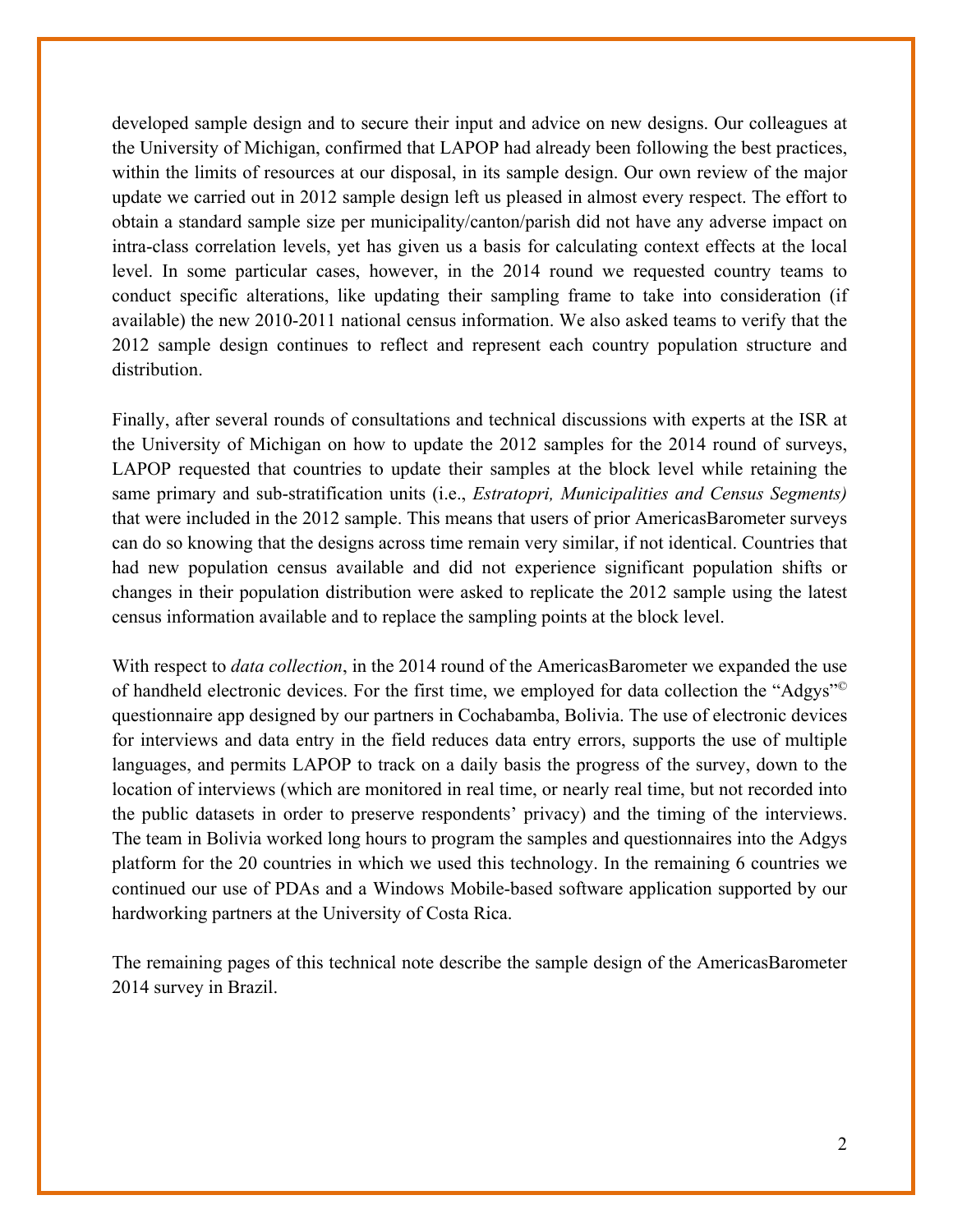### *Brazil 2014 AmericasBarometer Round*

This survey was carried out between March  $1<sup>st</sup>$  and April 27<sup>th</sup> of 2014, as part of the LAPOP AmericasBarometer 2014 wave of surveys. It is a follow-up of the national surveys of 2006, and 2008, 2010 and 2012 carried out by the LAPOP. The 2014 survey was conducted by Vanderbilt University and Universidade de Brasilia. The 2014 AmericasBarometer received generous support from many sources, including USAID, UNDP, IADB, Vanderbilt U., Princeton U., Université Laval, U. of Notre Dame, among others.

The project used a national probability sample design of voting-age adults, with a total N of 1,500 people. It involved face-to-face interviews conducted in Portuguese. The survey used a complex sample design, taking into account stratification and clustering, clustering, and weighting.

In this sample design, the sampling frame is based on the list of municipalities, localities, sectors, and maps in Brazil from the 2010 census by the Instituto Brasileiro de Geografia e Estatística (IBGE). The sample consists of five strata representing the five main geographical regions: north, northeastern, mid-west, southeastern and south. Each stratum was further sub-stratified by size of municipality and by urban/rural areas. The sample must be weighted to produce a representative national result. Respondents were selected in clusters of 6 interviews.

Table 1 shows the unweighted sample size in each of the five regions (strata) and by municipality size.

| vı azıı                               |                               |  |  |  |
|---------------------------------------|-------------------------------|--|--|--|
| <b>Strata</b>                         | <b>Unweighted Sample Size</b> |  |  |  |
| Norte                                 | 216                           |  |  |  |
| Nordeste                              | 336                           |  |  |  |
| Centro-oeste                          | 216                           |  |  |  |
| Sudeste                               | 480                           |  |  |  |
| Sul                                   | 252                           |  |  |  |
| <b>Total</b>                          | 1,500                         |  |  |  |
|                                       |                               |  |  |  |
| <b>Size of Municipality</b>           |                               |  |  |  |
| More than 100,000 inhabitants         | 516                           |  |  |  |
| Between 25,000 and 99,999 inhabitants | 516                           |  |  |  |
| Less than $25,000$                    | 468                           |  |  |  |
| Total                                 | 1,500                         |  |  |  |
|                                       |                               |  |  |  |

#### **Table 1: Sample sizes by Strata and Municipality Size in the 2014 AmericasBarometer Survey in Brazil**